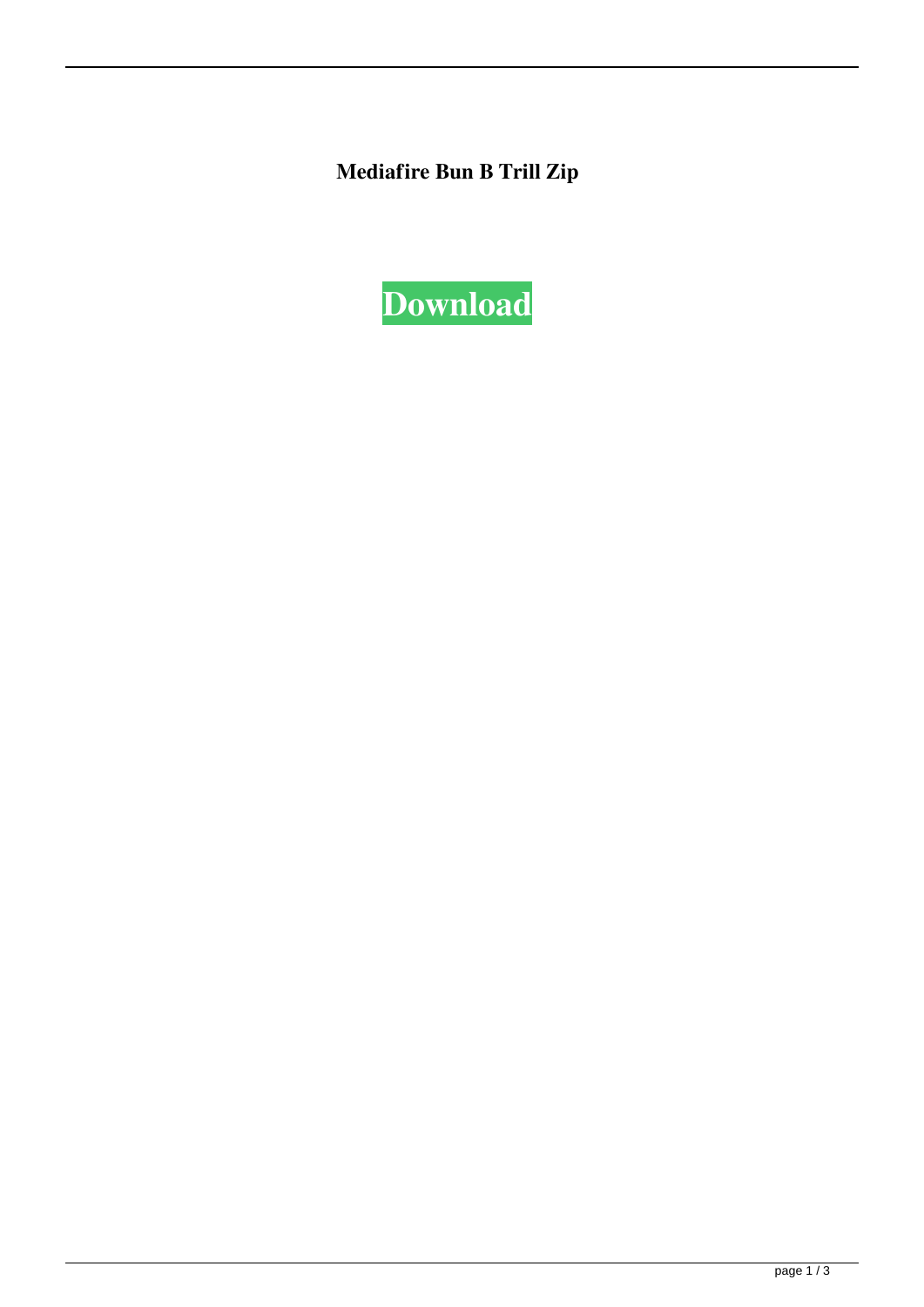Category:Hip hop albums by American artists Category:2005 debut albums Category:Albums produced by Mike Dean (record producer)Q: Список с не модифицируемыми типами Как возможно запретить добавлять типа (дополнительного параметра) в список, который может только модифицироваться? Не используя стандартные методы для проверки типа, просто взять не известное значение, как это было бы эффективнее? Использовать повторяющееся число, как в приведенном ниже примере? В этом случае будет возникать ошибка Ссылка на тип не является внутренней или внешней точкой. Ну или т